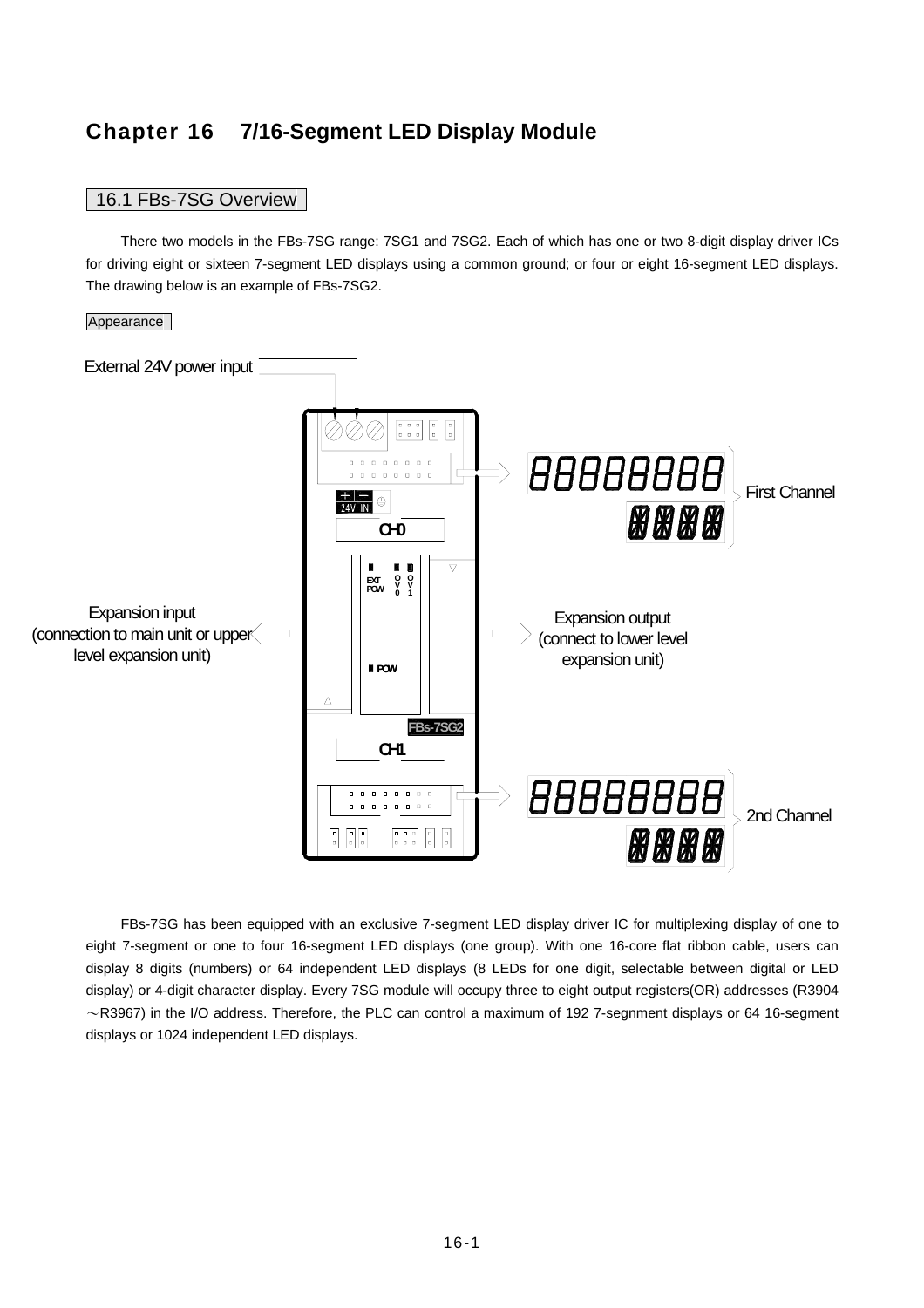# 16.2 The Procedure of Using FBs-7SG Module



## 16.3 FBs-7SG I/O Address

 Every FBs-7SG module will occupy three to eight output registers(OR) addresses (R3904~R3967) in the I/O address. In general, WinProladder will detect and calculate the actual I/O addresses occupied by the expansion modules installed on the system after connecting to the PLC. Users may refer to the I/O Module Number Configuration provided by WinProladder in order to find out the exact I/O address of each expansion module to facilitate programming.

## 16.4 FBs-7SG Hardware Wiring and Setup

## 16.4.1 FBs-7SG Hardware Wiring

 The hardware wiring diagram of FBs-7SG is shown above. In addition to the external 24V power, expansion module input and expansion module output, users will only need to connect the output to a 7-/16-segment LED display board with an 16-core FRC flat ribbon cable.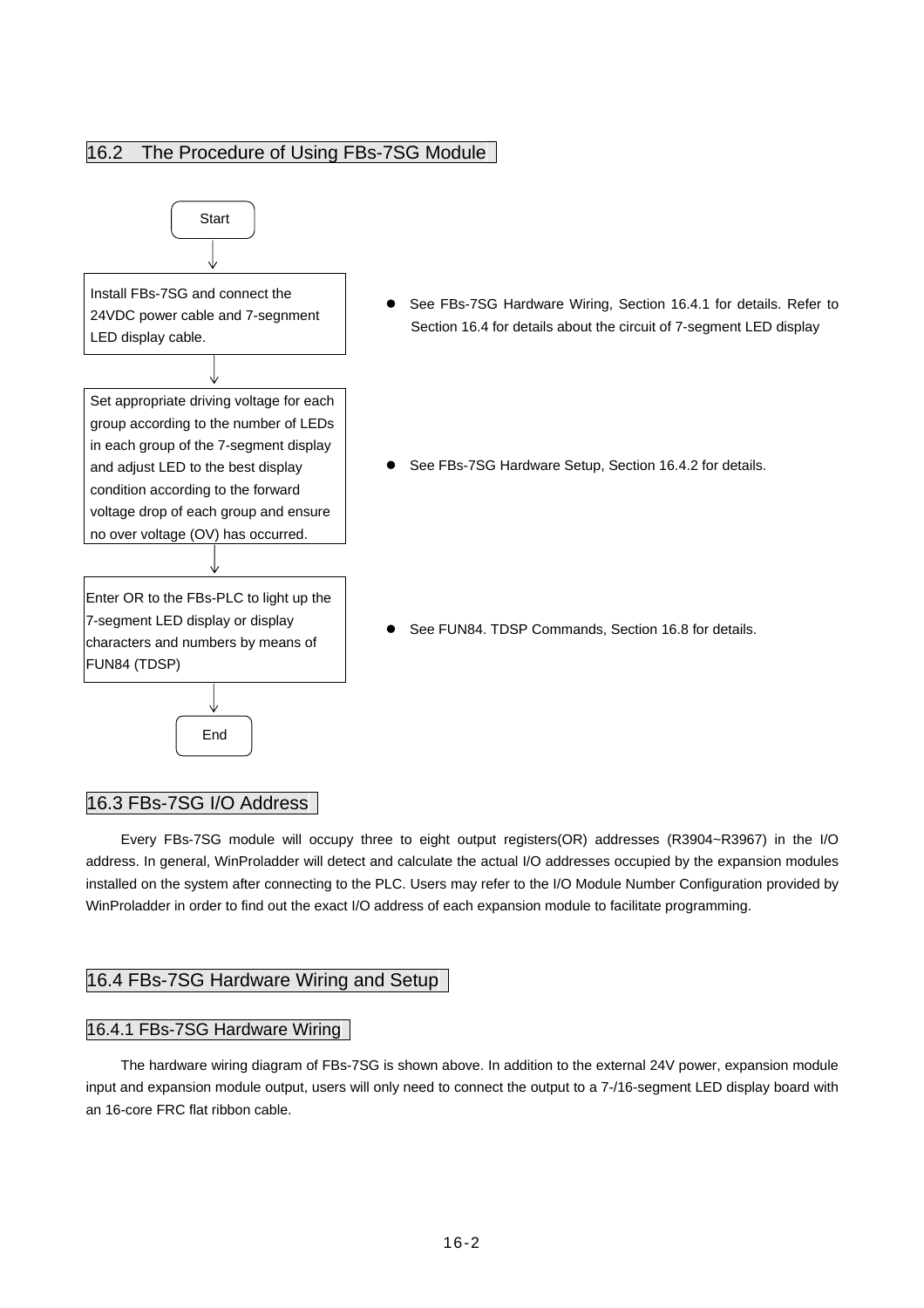#### 16.4.2 FBs-7SG Hardware Setup

 The drawing below presents the output driver circuit of the internal display IC on FBs-7SG. General users will not need to calculate the voltage drop of LEDs. They will only need to adjust the voltage according to the jumper table below in order to prevent over voltage.



The power consumption will completely depend on the amount of voltage drop  $V_{IC}$  (P<sub>D</sub> = 40mA  $\times$  V<sub>IC</sub>) connected to it because the IC current source is fixed at 40mA. As shown in the above diagram,  $V_{IC} = V_{IN} - V_{LED} - 0.8V$ , i.e.  $V_{IC}$  is affected by the driving current voltage V<sub>IN</sub> and the forward voltage drop of the 7-segment display V<sub>LED</sub>, because the safety power consumption of display IC at the severest ambient temperature condition must be controlled at or under 0.8W; i.e.  $V_{\text{IC}}$  must be smaller than 2V. If the  $V_{\text{IC}}$  is too low, the brightness of the LED will be reduced; if it is too high, it will result in incorrect display (LEDs that are not supposed to be lighted up will be lighted up) or display IC damage.

 The forward voltage drop of LED is generally between 1.7V and 2.8V. Depending on the size of ordinary 7-segment or 16-segment LED displays, each segment (e.g. a-g) consists of one to five LEDs connected in series. While the range of forward voltage drop among segments will be from 1.7V to 14V, it will be impossible to drive different LED displays with a single voltage. In order to drive the majority 7-segment LED displays, FBs-7SG comes with four driving voltage options at 5V (low-voltage), 7.5V, 10V and 12.5V (high voltage for the last three options) and a fine tuning function at 0.6V-1.8V by means of the diodes and jumpers incorporated to them. In practice, the power supply can drive LEDs of different forward voltages and prevent display IC from blowing by limiting  $V_{IC}$  within 2V. The diagrams below show the high/low voltage setup (common) of LED on FBs-7SG, the high/low voltage driving options of displays and the jumper setting of forward voltage drop fine tuning, and its exaction location (as seen after opening the top cover of FBs-7SG).

 In this section, we will show you how to obtain the optimal display of 7-/16-segment LED displays without blowing or shorten the life of the display IC by means of driving voltage (V<sub>IN</sub>) setup, high/low voltage selection and forward voltage fine tuning.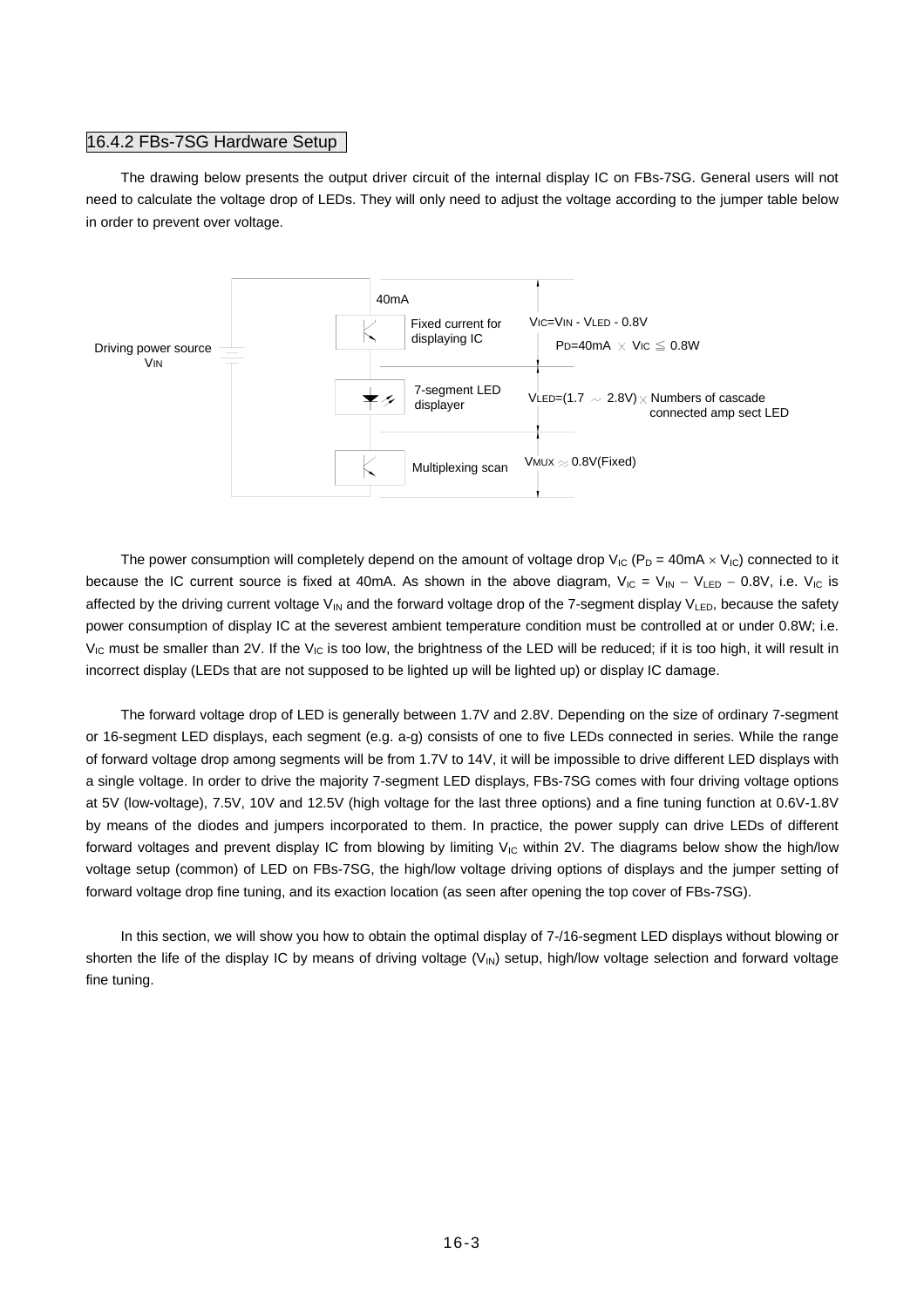# FBs-7SG jumper location



The jumper settings below are referred to FBs-7SG2, because they have covered those in FBs-7SG1.

| Attribute       | Jumper                                                             | <b>Function</b>                                  |            |
|-----------------|--------------------------------------------------------------------|--------------------------------------------------|------------|
|                 | JP2                                                                | Decode (D closed)/Non-decode (D<br>open) setting |            |
| Common          | JP3                                                                | O.V. Test (T) or Normal (No Jumper)<br>setting   |            |
|                 | High Voltage (HV) selection (back of<br>JP <sub>1</sub><br>module) |                                                  | FBs-7SG1   |
|                 | JP <sub>5</sub>                                                    | High (HV)/Low (LV) voltage selection             |            |
| CH <sub>0</sub> | JP6                                                                | 0.6V(0.6V) voltage drop fine tuning              | $FBs-7SG2$ |
|                 | JP7                                                                | 1.2V(1V2) voltage drop fine tuning               |            |
|                 | JP8                                                                | High (HV)/Low (LV) voltage selection             |            |
| CH <sub>1</sub> | JP9                                                                | 0.6V(0.6V) voltage drop fine tuning              |            |
|                 | <b>JP10</b>                                                        | 1.2V(1V2) voltage drop fine tuning               |            |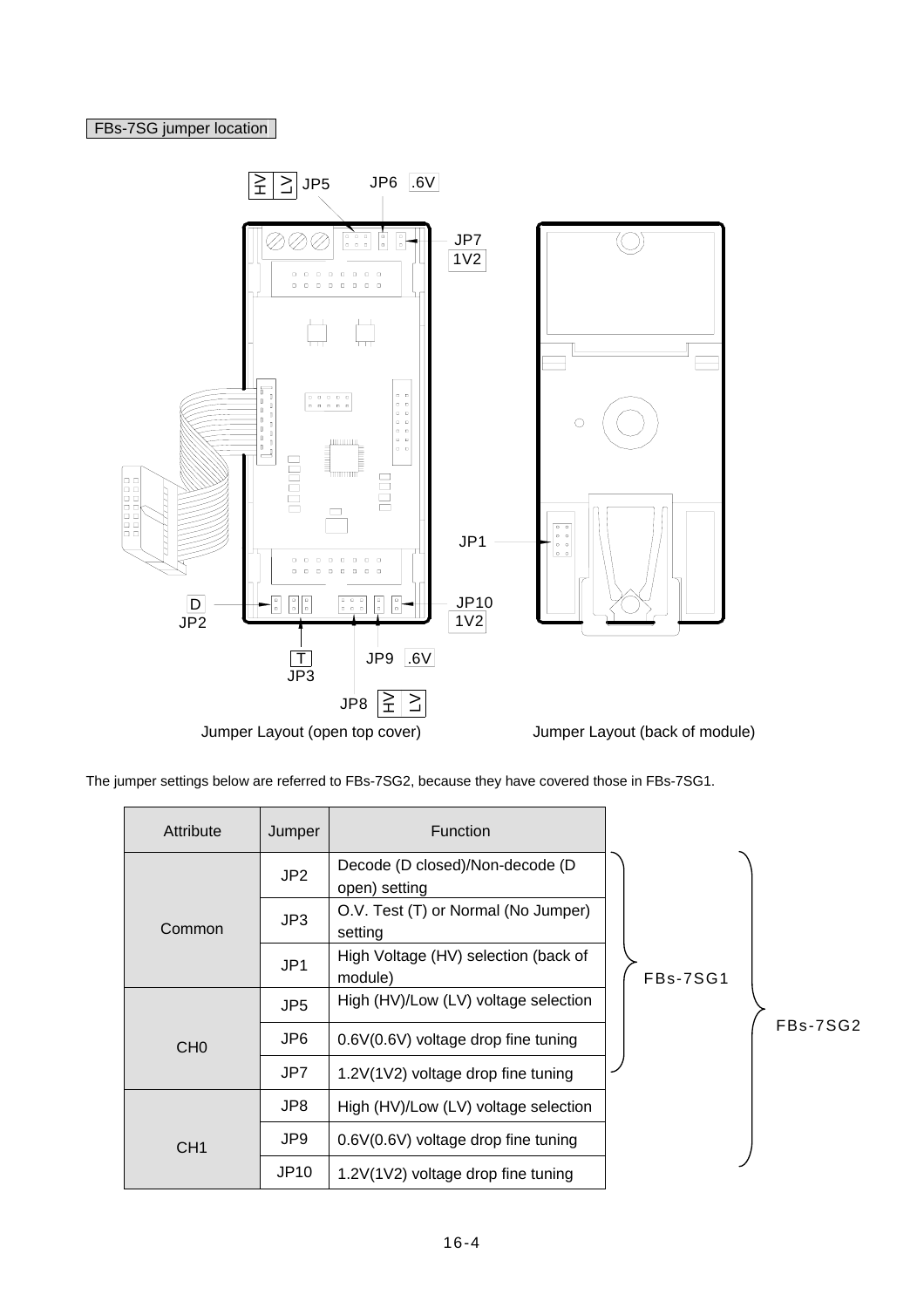| JP5/JP8   | JP1      | JP7/JP10 | JP6/JP9 | <b>LED Driving</b><br>Voltage | Short JP5/JP8 with a jumper<br>horizontally; place the jumper head onto          |  |  |  |
|-----------|----------|----------|---------|-------------------------------|----------------------------------------------------------------------------------|--|--|--|
|           |          | Open     | Open    | 2.4V                          | the JP5/JP8.                                                                     |  |  |  |
|           |          | Open     | Short   | 3V                            | JP1 is located at the back of the module.                                        |  |  |  |
| LV        | Inactive | Short    | Open    | 3.6V                          | Turn module over for setup.                                                      |  |  |  |
|           |          | Short    | Short   | 4.2V                          | 125V                                                                             |  |  |  |
|           |          | Open     | Open    | 4.9V                          | Choose one of the<br>three<br>10V                                                |  |  |  |
|           | 7.5V     | Open     | Short   | 5.5V                          | options<br>JP <sub>1</sub><br>7.5V                                               |  |  |  |
|           |          | Short    | Open    | 6.1V                          | <b>BOOST</b>                                                                     |  |  |  |
|           |          | Short    | Short   | 6.7V                          |                                                                                  |  |  |  |
|           |          | Open     | Open    | 7.4V                          | Short only one of the three options                                              |  |  |  |
| <b>HV</b> | 10V      | Open     | Short   | 8V                            | above. JP1 is effective only when HV is                                          |  |  |  |
|           |          | Short    | Open    | 8.6V                          | selected from JP5. When LV is selected                                           |  |  |  |
|           |          | Short    | Short   | 9.2V                          | from JP5, JP1 will be ineffective.                                               |  |  |  |
|           |          | Open     | Open    | 9.9V                          | When BOOST is short, the driving                                                 |  |  |  |
|           | 12.5V    | Open     | Short   | 10.5V                         | voltage will be boosted by 5% to                                                 |  |  |  |
|           |          | Short    | Open    | 11.1V                         | compensate circuit voltage drop. JP5 to<br>JP7 are effective on CH0 and JP8-JP10 |  |  |  |
|           |          | Short    | Short   | 11.7V                         | on CH1.                                                                          |  |  |  |

# FBs-7SG module default jumper setting

| Jumper Number   | Default Jumper Setting                                 | <b>Note</b>                      |
|-----------------|--------------------------------------------------------|----------------------------------|
| JP <sub>1</sub> | Locating in third position(7.5V)                       | Setting as 7.5V mode             |
| JP2             | Plugging jumper                                        | Setting as decode mode           |
| JP3             | Only plugging in bottom terminal<br>(equal no Setting) | Don't do over voltage test(O.V.) |
| JP <sub>5</sub> | Locating in LV position                                | Setting as low voltage mode      |
| JP <sub>6</sub> | Plugging jumper                                        | Fine tuning 0.6V                 |
| JP7             | No jumper                                              |                                  |
| JP8             | Locating in LV position                                | Setting as low voltage mode      |
| JP9             | Plugging jumper                                        | Fine tuning 0.6V                 |
| <b>JP10</b>     | No jumper                                              |                                  |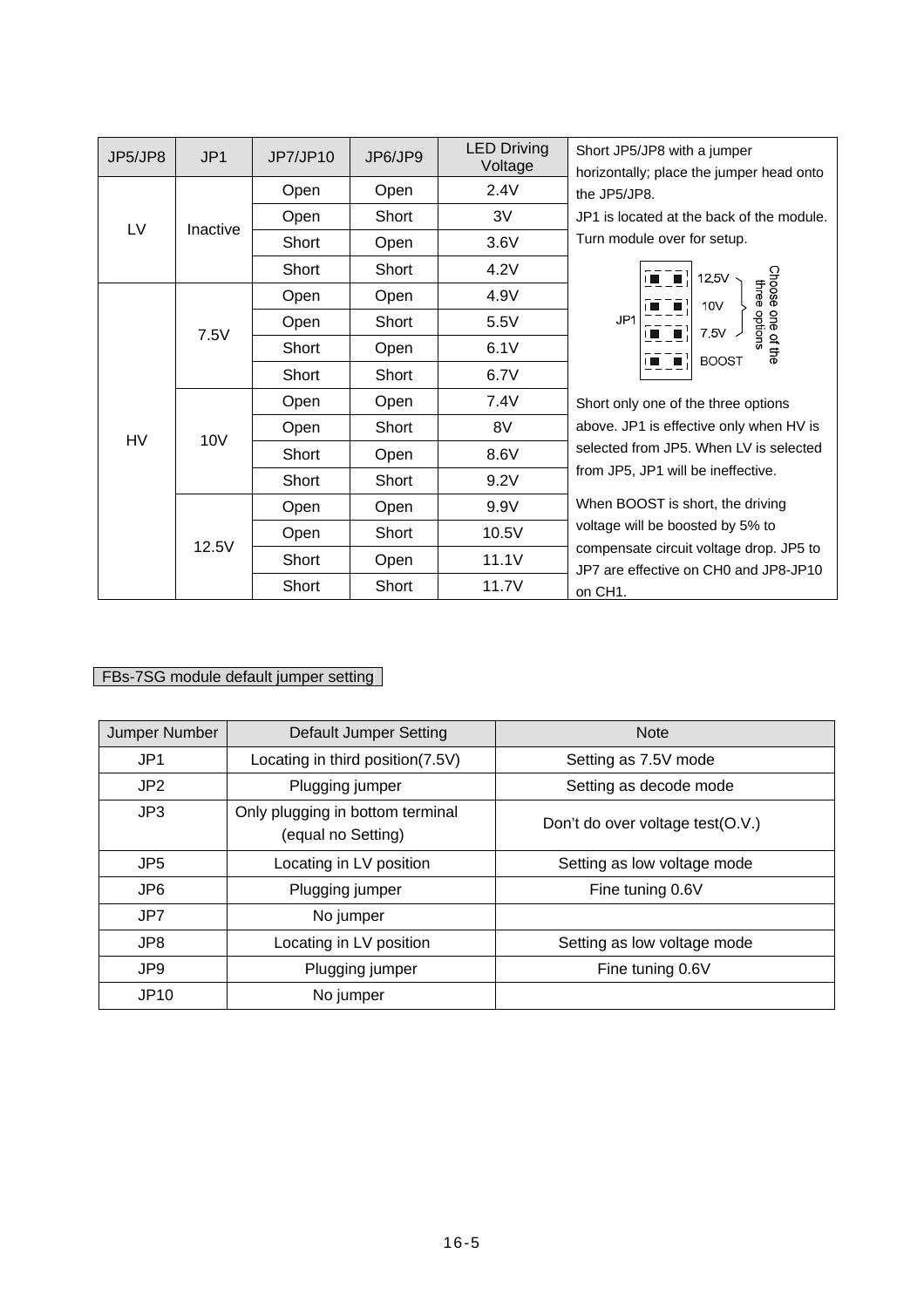## 16.4.3 LED Driving Voltage Setup and Over-Voltage (OV) Inspection

 Users must select the correct driving voltage according to the voltage requirements of LEDs of different sizes before applying the module. If the voltage is too low, the brightness of LEDs will be reduced. If the voltage is too high, the brightness of LEDs will be uneven. More importantly, the LED driver IC will be blown due to over-voltage (O.V.). Therefore, it is necessary to make sure that the CE intermittent voltage  $(V<sub>IC</sub>)$  of the driver IC is below 2V to prevent an O.V. of the driver IC. Yet, it is difficult for users to measure the V<sub>IC</sub> of driver IC in multiplexing. Therefore, FBs-7SG is equipped with an O.V. LED indicator to facilitate users to check if an OV occurs. The O.V. indicator is located next to the output socket on the panel labeled with O.V.

 The result of the O.V. indicator is meaningful only when all segments (a total of 64, including the decimal point) are lighted up. If the O.V. indicator is out in this situation, it means there is no O.V. If the indicator is on, it means there is an O.V. (the indicator may blink or is on constantly if not all segments are lighted up, in this case, it is meaningless). If you want to perform a full segment test, set the TEST Jumper (JP3) to "T" (only when the PLC is OFF) on the lower left part of 7SG or use the convenient command (FUN84:TDSP) on 7SG by setting All Input-ON to "1" (PLC is in "RUN" mode) to light up all segments for an O.V. test.

The following examples show the LED of FBs-7SG module driving voltage setup and O.V. test procedures.

- 1. Set JP3 to "T".
- 2. Start with LV and then adjust driving voltage to the required brightness or the O.V. indicator is on according to the jumper setting as shown in the table above. When the O.V. indicator is on, reduce voltage until the O.V. indicator is off. Please be noted that if the brightness is at its maximum level but it cannot meet the requirements, replace LEDs with higher efficiency.
- 3. Set JP3 back to 'N" (normal position) or All Input-ON of FUN84:TDSP to "0".

 $\hat{N}$  Caution

The 7-segment LED display of FBs-7SG is driven by the driver IC with a rated current ≒40mA. The power consumption depends on the V<sub>IC</sub> of CE because the maximum power limit is only 0.7W/25°C, do not use module in O.V. condition to prevent the driver IC from blowing.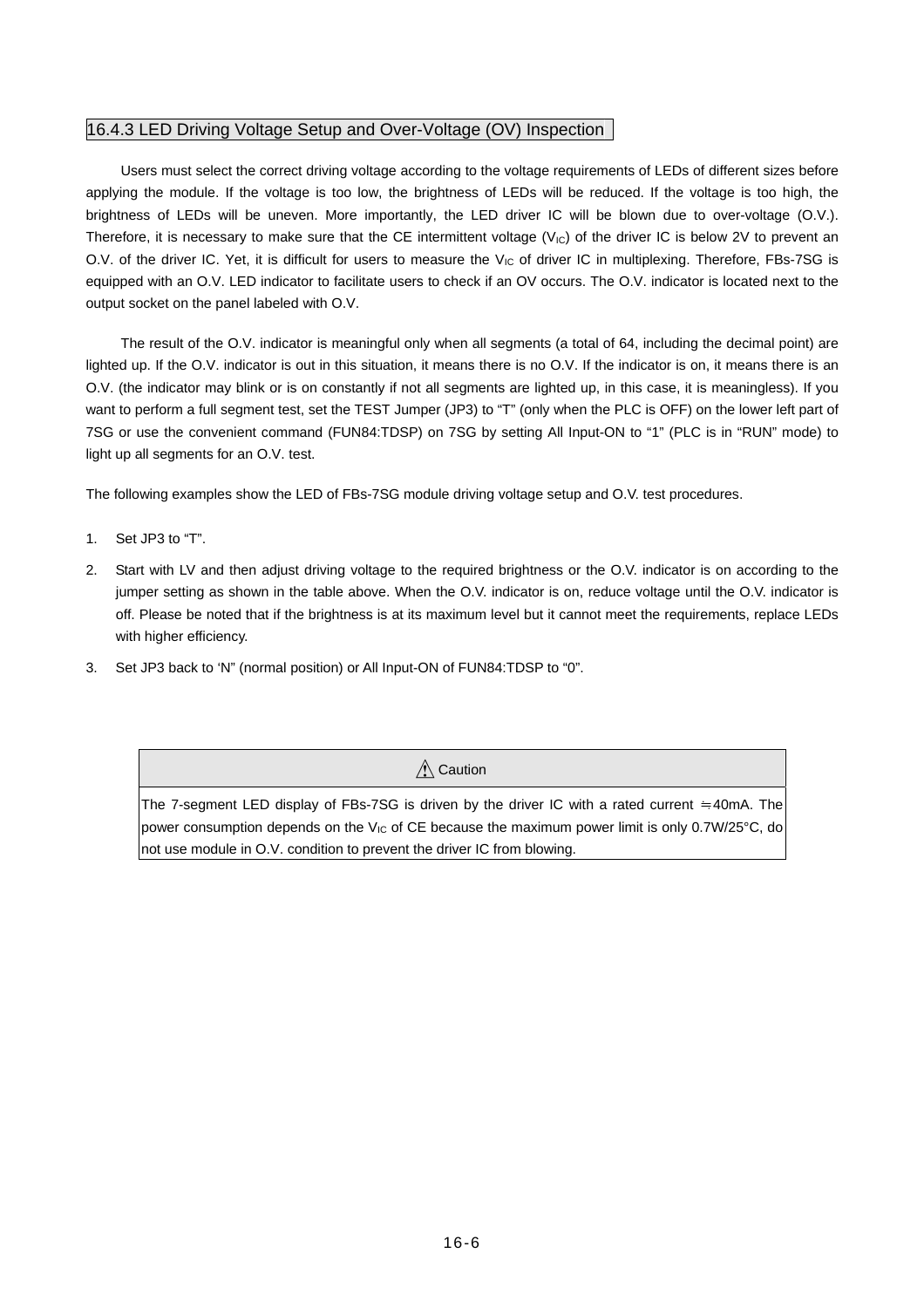# 16.5 7-segment LED Display and Individual LED Display Circuits



 The above diagram indicates the correct wiring (common ground) of the 7-segment LED display or independent LED display of FBs-7SG. Users may make their own display according to this circuit and layout and connect the display to any output socket on FBs-7SG with a 16-pin flat ribbon cable. We offer LED display boards and products in six different dimensions to meet the demands of users. The table below shows the range of our LED display boards and products.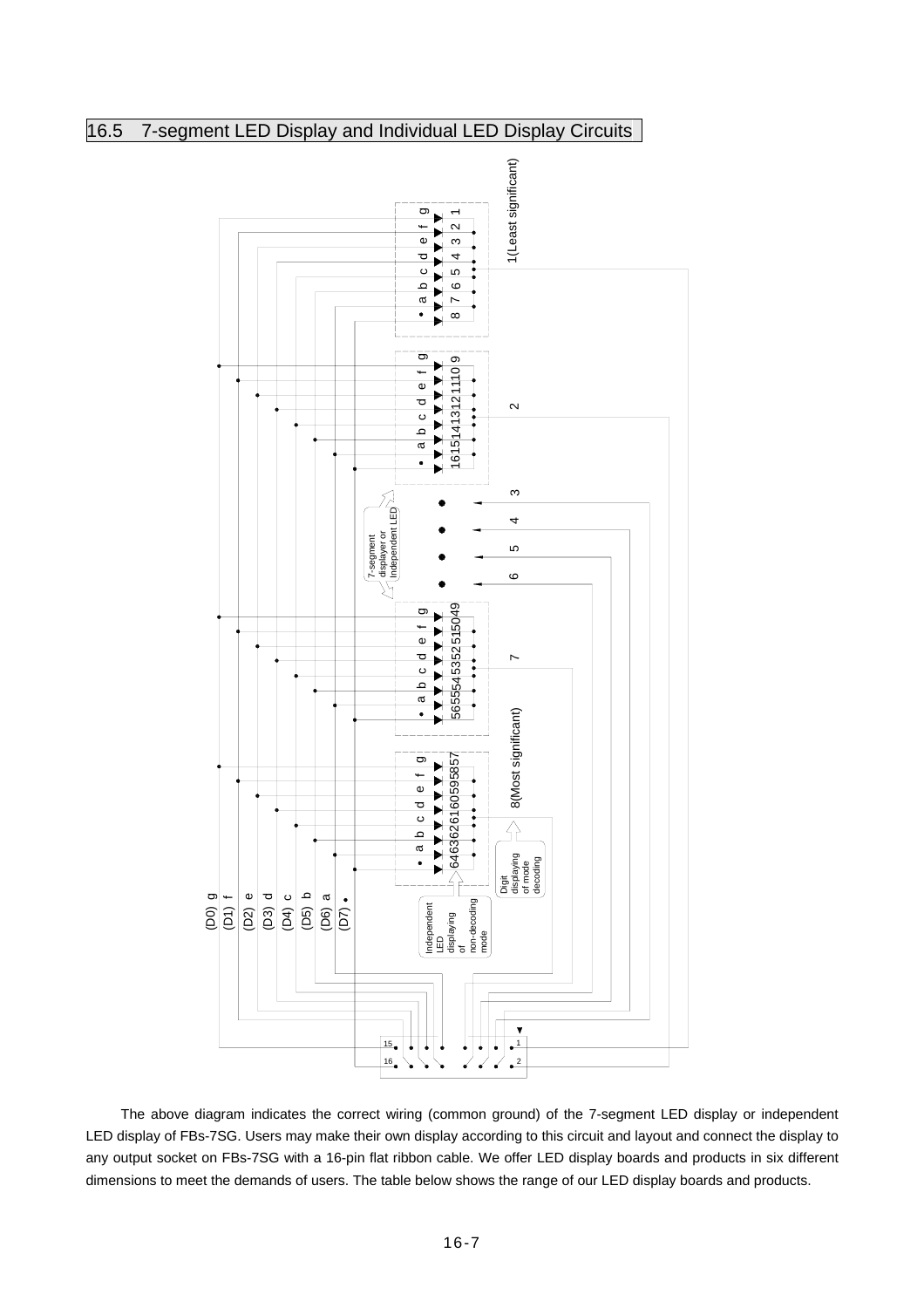| Model       | Specification                                                                                                   |
|-------------|-----------------------------------------------------------------------------------------------------------------|
| IDBAN.8-nR  | 0.8" 4-digit 16-segment LED display, n means R(Red) 16-segment LED characters<br>display installed, can be 1~4  |
| DBAN2.3-nR  | [2.3" 4-digit 16-segment LED display, n means R(Red) 16-segment LED characters<br>display installed, can be 1~4 |
| $IDB.56-nR$ | 0.56" 8-digit 7-segment LED display, n means R(Red) 7-segment LED characters<br>display installed, can be 1~8   |
| IDB.8-nR    | [0.8" 8-digit 7-segment LED display, n means R(Red) 7-segment LED characters<br>display installed, can be 1~8   |
| $IDB2.3-nR$ | [2.3" 8-digit 7-segment LED display, n means R(Red) 7-segment LED characters<br>display installed, can be 1~8   |
| $IDB4.0-nR$ | 4.0" 4-digit 7-segment LED display, n means R(Red) 7-segment LED characters<br>display installed, can be 1~4    |

※ Models inside parentheses are products equipped with LED display and ribbon cable socket.

### Recommended pin settings

| Model             | HV/LV<br>(JP5/JP8) | JP <sub>1</sub> | JP7/JP10 | JP6/JP9 | <b>Driving Voltage</b> |
|-------------------|--------------------|-----------------|----------|---------|------------------------|
| DBAN.8            | LV                 |                 | Open     | Short   | 3V                     |
| DBAN2.3           | HV                 | 10V             | Open     | Open    | 7.4V                   |
| <b>DB.56</b>      | LV                 |                 | Open     | Open    | 2.4V                   |
| DB.8              | LV                 |                 | Short    | Open    | 3.6V                   |
| DB <sub>2.3</sub> | HV                 | 10V             | Short    | Short   | 9.2V                   |
| DB4.0             | HV                 | 10V             | Short    | Open    | 8.6V                   |

 Users can adjust the pin settings tabulated above table on any FATEK standard products. If higher brightness is desired, users can fine-tune the driving voltage according to the jumper settings as shown above. Users must avoid over voltage (O.V.) of output (O.V. indicator will light up) in order not to blow the 7SG module.

### Connector pin layout

| Pin | Signal           | Pin | Signal |
|-----|------------------|-----|--------|
|     | DIG0             | 2   | DIG1   |
| 3   | DIG <sub>2</sub> | 4   | DIG3   |
| 5   | DIG4             | 6   | DIG5   |
| 7   | DIG6             | 8   | DIG7   |
| 9   | a/D0             | 10  | b/D1   |
| 11  | c/D2             | 12  | d/D3   |
| 13  | e/D4             | 14  | f/D5   |
| 15  | g/D6             | 16  | p/D7   |

 There are two display output connectors on 7SG2, each can support 64 segments of LED display. When all segments are on, 8 segments will be scanned at a time for a total of 8 times.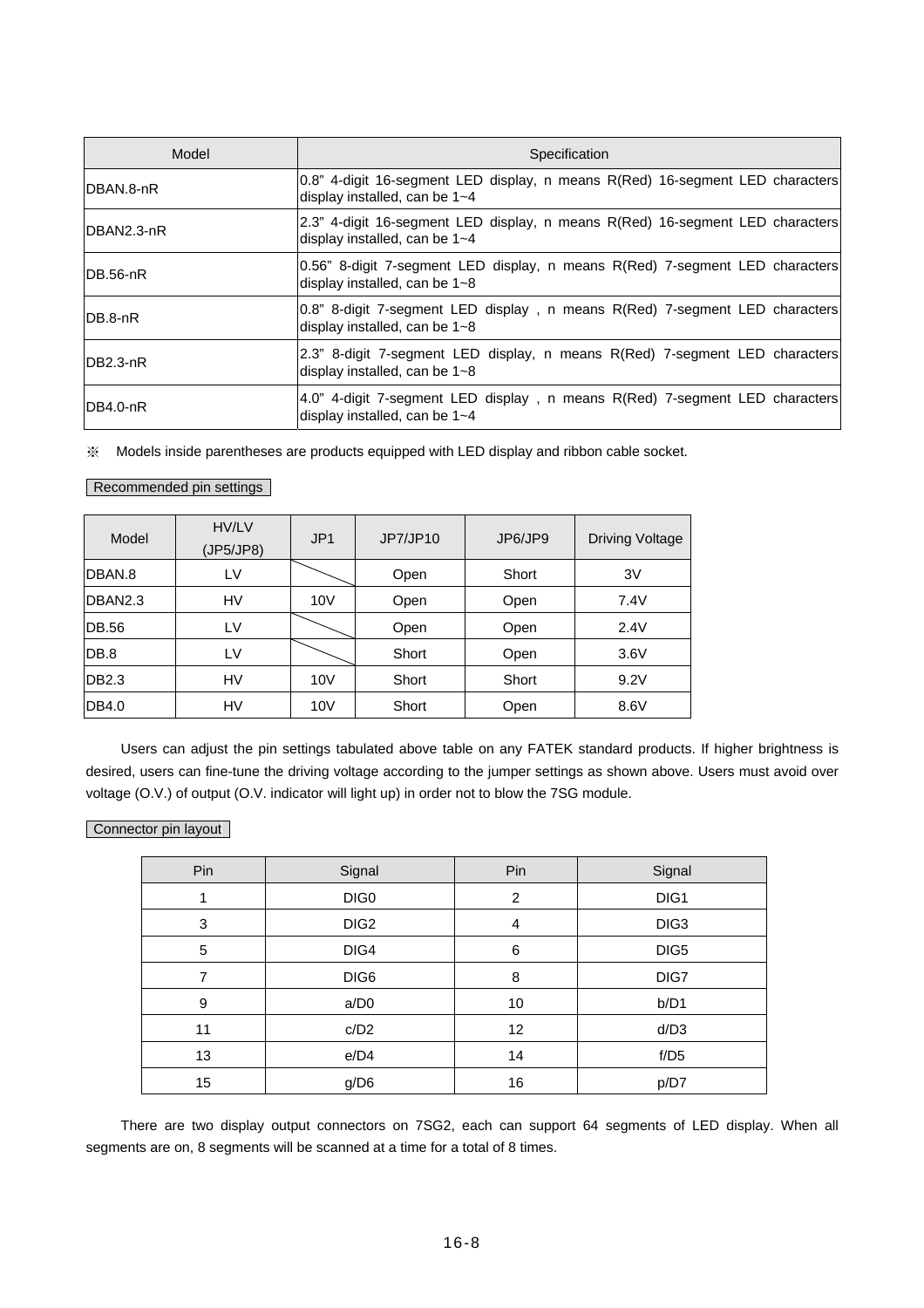DIG0-DIG7 as tabulated above refer to low active output signals (Sink or NPN output), only one signal will be active (multiplexing) at the same time to select a group of LEDs (8 segments). a/D0-p/D7 are source output signals (PNP) controlling the display of corresponding segments.

## 16.6 Decode Display and Non-Decode Display

○1 Non-decode display: (All segments are dimmed, controlled by user-defined applications independently)

 A total of 8 ORs are equipped on FBs-7SG2 to control the display of 128 segments. Each segment is controlled by a corresponding bit. When the bit value is 1, the corresponding segment will light up. The correlations of each segment and OR is tabulated below. OR is the first output register that occupied by the module. Each OR will output signals twice, i.e. 1 bit of data (8 segments) each time. These data will be transferred to the corresponding outputs p/D7-a/D0.

|                 | OR.    | $D15-D8$    | $D7 - D0$   |  |  |
|-----------------|--------|-------------|-------------|--|--|
|                 | $OR+0$ | SEG15~SEG8  | SEG7~SEG0   |  |  |
| CH <sub>0</sub> | $OR+1$ | SEG31~SEG24 | SEG23~SEG16 |  |  |
|                 | $OR+2$ | SEG47~SEG40 | SEG39~SEG32 |  |  |
| $OR+3$          |        | SEG63~SEG56 | SEG63~SEG48 |  |  |
|                 | $OR+4$ | SEG15~SEG8  | SEG7~SEG0   |  |  |
| CH <sub>1</sub> | $OR+5$ | SEG31~SEG24 | SEG23~SEG16 |  |  |
|                 | OR+6   | SEG47~SEG40 | SEG39~SEG32 |  |  |
|                 | $OR+7$ | SEG63~SEG56 | SEG63~SEG48 |  |  |

#### 7-segment LED correspondence



The digit on the farthest right of the display board (8 digits, max.) corresponds to outputs SEG0-SEG7; the next digit to the left corresponds to outputs SEG8-SEG15; the digit on the farthest left of the display board corresponds to outputs SEG63-SEG56. Each 7SG2 can drive sixteen 7-segment LED displays.

16-segment LED correspondence



Segments D0-D15 of the digit on the farthest right of the display board (4 digits, max.) correspond to outputs SEG0-SEG15 on 7SG2; the next digit to the left corresponds to outputs SEG16-SEG31; the digit on the farthest left of the display board corresponds to outputs SEG63-SEG48. Each 7SG2 can drive 8 16-segment LED displays.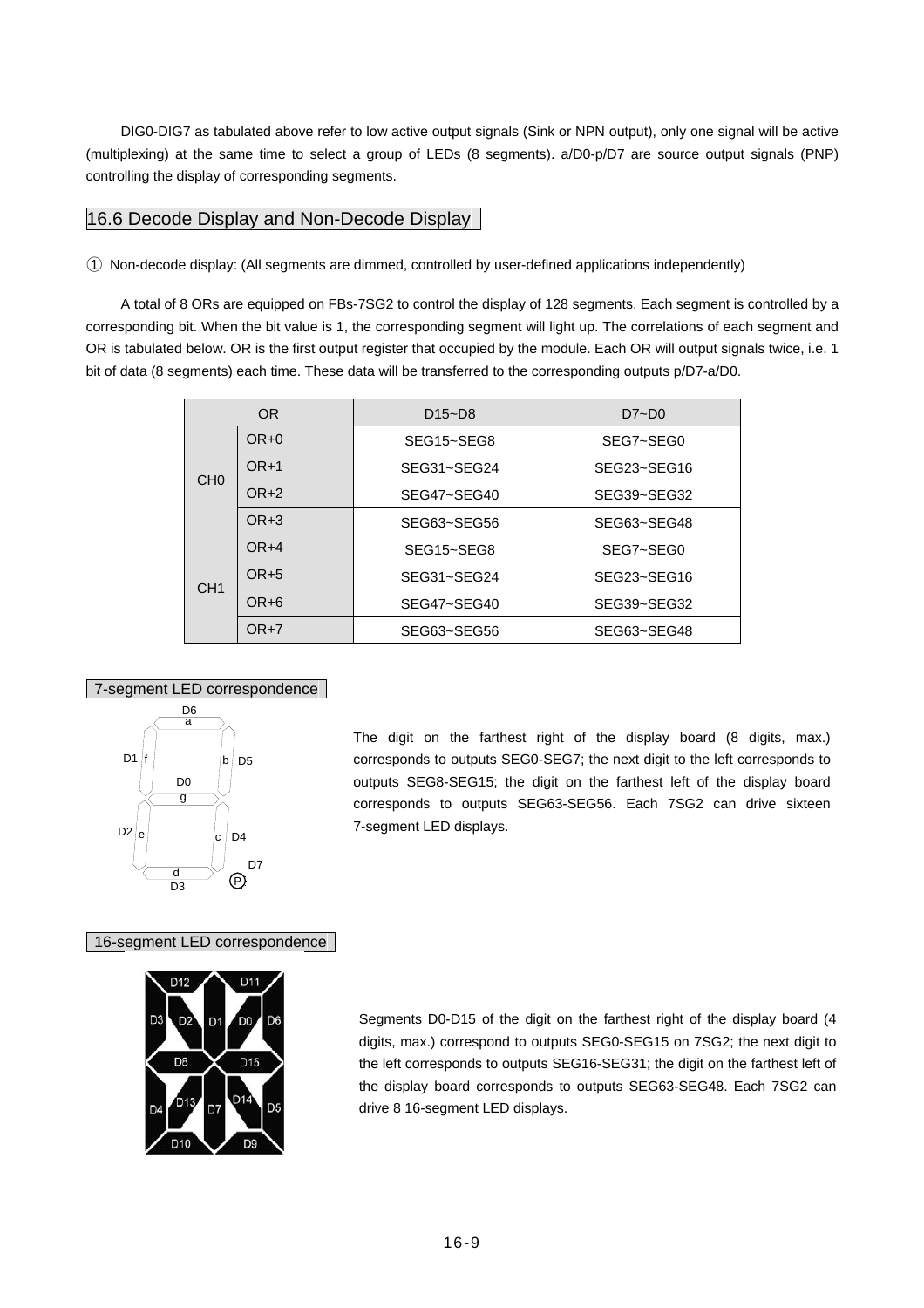#### ○2 **Decode Display :** Display data on the corresponding segments with default coding

 In this mode, a total of 4 output registers(OR) are equipped on FBs-7SG2 to control the display of 8 digits of 7-segment LEDs. Each digit is controlled by 4 bits. The decimal point of an 8-digit number is controlled by the first output register. Each point is controlled by the corresponding bit. The correlations among the digits, decimal point and ORs are tabulated below. OR is the first output register that occupied by the module.

| Attribute       | <b>OR</b> | $D15-D12$                       | $D11 - D8$       | $D7 - D4$        | $D3-D0$          |              |
|-----------------|-----------|---------------------------------|------------------|------------------|------------------|--------------|
| Common          | $OR+0$    | P <sub>15</sub> ~P <sub>8</sub> |                  | P7~P0            |                  |              |
|                 | $OR+1$    | DIG <sub>3</sub>                | DIG <sub>2</sub> | DIG <sub>1</sub> | DIG <sub>0</sub> |              |
| CH <sub>0</sub> | $OR+2$    | DIG7                            | DIG <sub>6</sub> | DIG <sub>5</sub> | DIG4             | 1 st 8-digit |
|                 | $OR+3$    | DIG <sub>3</sub>                | DIG <sub>2</sub> | DIG1             | DIG <sub>0</sub> |              |
| CH <sub>1</sub> | $OR+4$    | DIG7                            | DIG <sub>6</sub> | DIG <sub>5</sub> | DIG4             | 2 nd 8-digit |

 OR0 controls the display of decimal point. When the value is "1", the corresponding decimal point will light up. OR1-OR4 control the display of 16-digit numbers. Each digit will be controlled by four corresponding bits. A total of 16 changes correspond to the following displays.

4-bit digital 7-segment LED decode and non-decode number displays

| Nibble Value   |               | 7-segment LED     |             | Segment DIM (0)<br>ON (1) |   |              |          |              |             | <b>Number</b>           |
|----------------|---------------|-------------------|-------------|---------------------------|---|--------------|----------|--------------|-------------|-------------------------|
| Hexadecimal    | <b>Binary</b> | display structure | a           | b                         | C | d            | e        | $\mathbf{f}$ | g           |                         |
| 0              | 0000          |                   | 1           | 1                         | 1 | $\mathbf{1}$ | 1        | 1            | $\mathbf 0$ | 0                       |
| 1              | 0001          |                   | 0           | 1                         | 1 | 0            | 0        | $\mathbf 0$  | $\mathbf 0$ |                         |
| $\overline{2}$ | 0010          |                   | 1           | 1                         | 0 | 1            | 1        | 0            | 1           | Ŋ                       |
| 3              | 0011          |                   | 1           | 1                         | 1 | $\mathbf{1}$ | 0        | 0            | 1           | Ē                       |
| 4              | 0100          |                   | $\Omega$    | 1                         | 1 | 0            | 0        | 1            | 1           | $\overline{4}$          |
| 5              | 0101          | $\overline{a}$    | 1           | 0                         | 1 | $\mathbf{1}$ | 0        | 1            | 1           | $\overline{\mathbb{F}}$ |
| 6              | 0110          | b                 | 1           | 0                         | 1 | $\mathbf{1}$ | 1        | 1            | 1           | 6                       |
| 7              | 0111          | $\overline{g}$    | 1           | 1                         | 1 | 0            | 0        | 1            | $\Omega$    | $\Box$                  |
| 8              | 1000          | e<br>c            | 1           | 1                         | 1 | 1            | 1        | 1            | 1           |                         |
| 9              | 1001          |                   | 1           | 1                         | 1 | $\mathbf{1}$ | $\Omega$ | 1            | 1           |                         |
| Α              | 1010          | d<br>℗            | $\mathbf 0$ | 0                         | 0 | 0            | 0        | $\mathbf 0$  | 1           | $\Rightarrow$           |
| B              | 1011          |                   | 1           | 0                         | 0 | 1            | 1        | 1            | 1           | ┝                       |
| C              | 1100          |                   | $\Omega$    | 1                         | 1 | 0            | 1        | 1            | 1           | H                       |
| D              | 1101          |                   | $\Omega$    | $\mathbf 0$               | 0 | 1            | 1        | $\mathbf 0$  | 1           |                         |
| E              | 1110          |                   | 0           | 0                         | 0 | $\mathbf{1}$ | 1        | 1            | 1           |                         |
| F              | 1111          |                   | 0           | 0                         | 0 | 0            | 0        | 0            | $\mathbf 0$ |                         |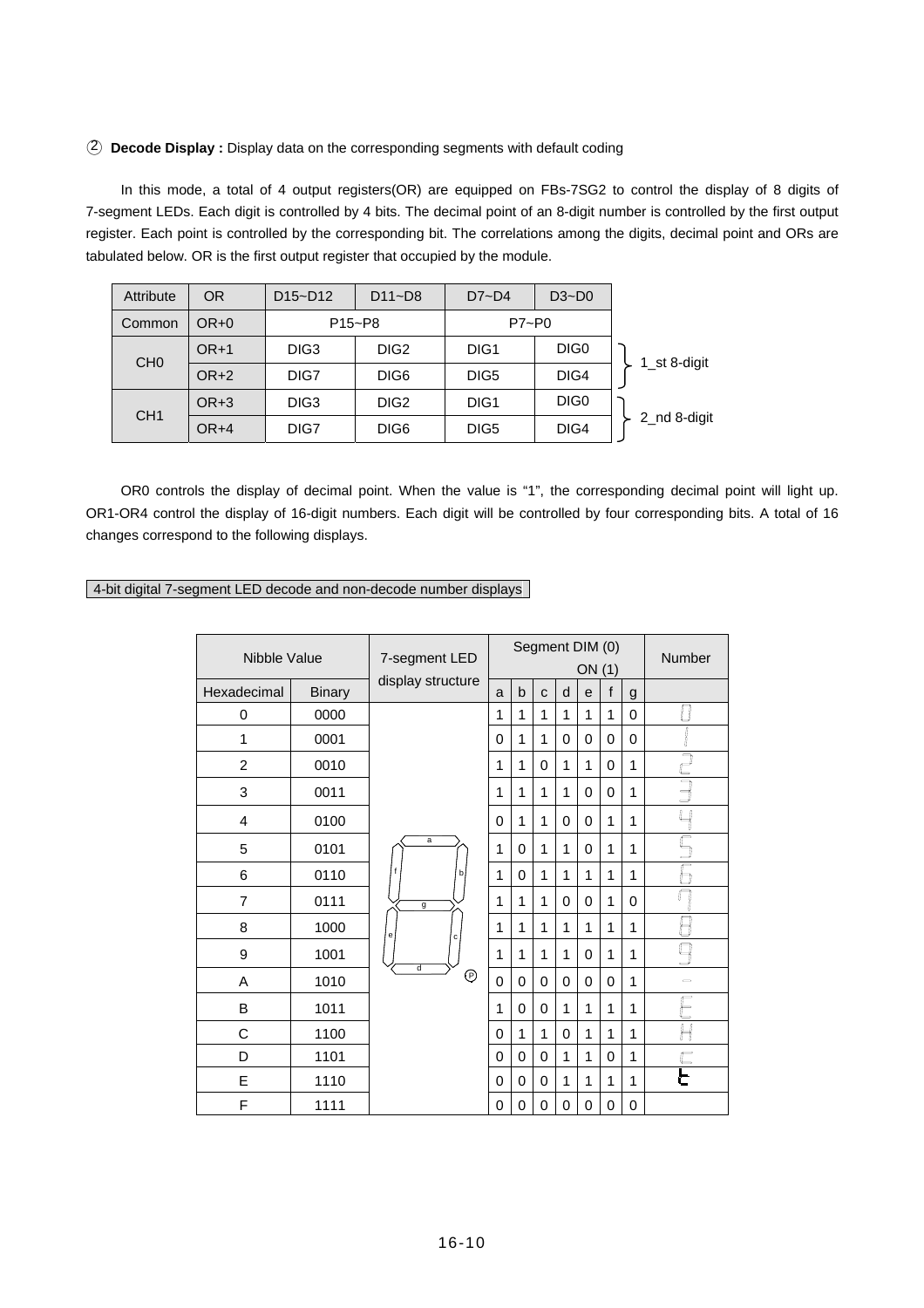ASCII Code and 16-segment number display cross-reference table

| $\overline{\mathsf{MSB}}$<br>LSB | x000 | x001 | x010 | x011 | x100 | x101 | x110 | x111 |
|----------------------------------|------|------|------|------|------|------|------|------|
| 0000                             |      |      |      |      |      |      |      |      |
| 0001                             |      |      |      |      |      |      |      |      |
| 0010                             |      |      |      |      |      |      |      |      |
| 0011                             |      |      |      |      |      |      |      |      |
| 0100                             |      |      |      |      |      |      |      |      |
| 0101                             |      |      |      |      |      |      |      |      |
| 0110                             |      |      |      |      |      |      |      |      |
| 0111                             |      |      |      |      |      |      |      |      |
| 1000                             |      |      |      |      |      |      |      |      |
| 1001                             |      |      |      |      |      |      |      |      |
| 1010                             |      |      |      |      |      |      |      |      |
| 1011                             |      |      |      |      |      |      |      |      |
| 1100                             |      |      |      |      |      |      |      |      |
| 1101                             |      |      |      |      |      |      |      |      |
| 1110                             |      |      |      |      |      |      |      |      |
| 1111                             |      |      |      |      |      |      |      |      |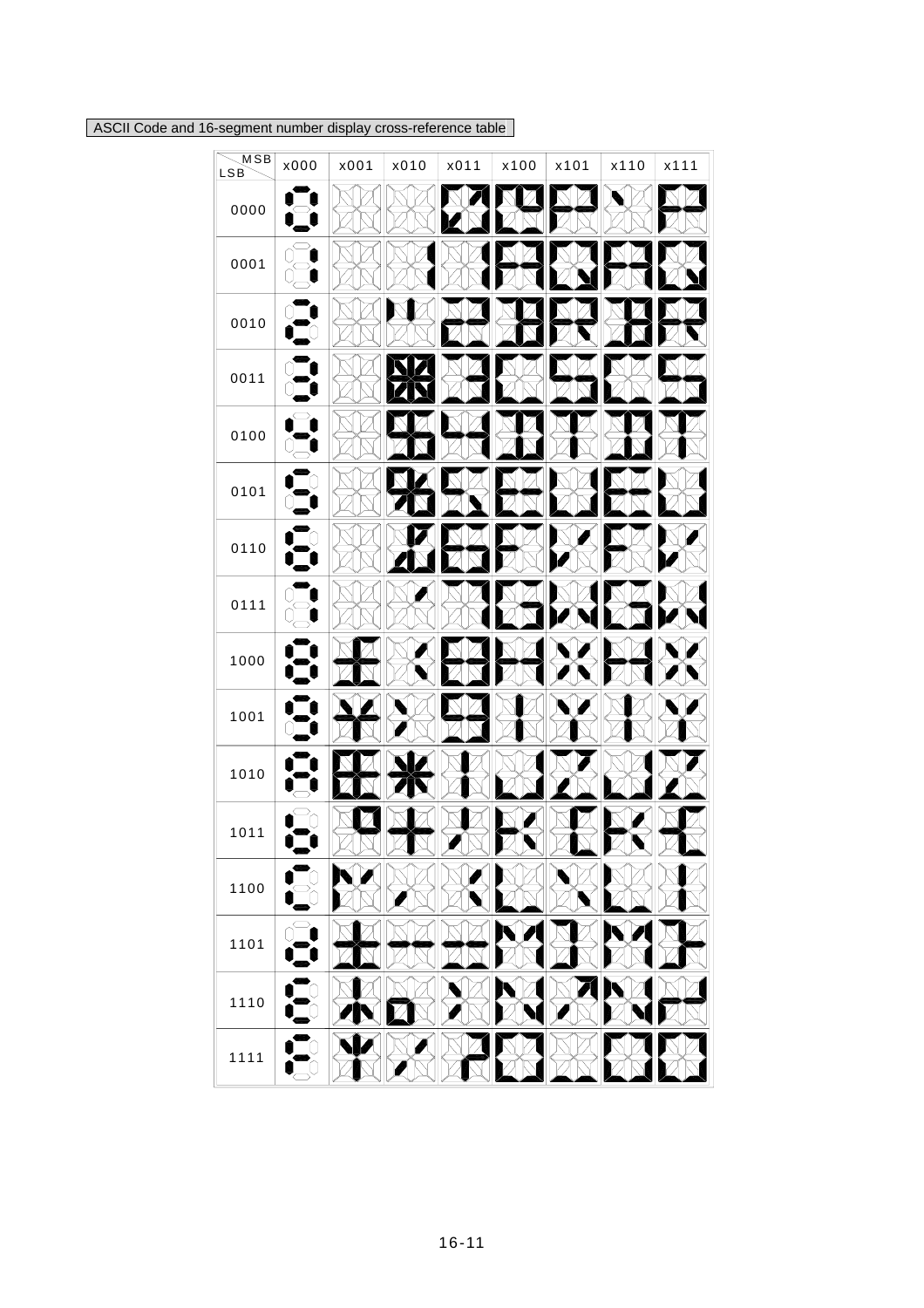# 16.7 FBs-7SG Input Power Requirements and Consumption

 FBs-7SG is equipped with a DC24V isolated power supply to convert an external 24V power input into power supply for use by the internal circuit and 7-segment LED display on FBs-7SG. The tolerance of input is DC24V±20%.

 FBs-7SG consumes 2Wmax when idled. The consumption increases according to the number of 7-segments lighted up. The segment driving current of every display IC on FBs-7SG is 40mA. The driving current for displaying one digit using 8 segments consumes 320mA, and the maximum power consumption of a group is obtained as formulated below:

 $Pd = 320mA \times V_{IN}$  (LED driving voltage)  $\div$  0.8 (power efficiency) W

Total consumption =  $2 + Pd \times n(W)$ 

For example, the total power consumption of FBs-7SG2 (output from both groups) at maximum power ( $V_{\text{IN}} = 12.5V$ , all 8 segments are on):

 $2W + (320mA \times 12.5V \div 8) = 7W$ 

## 16.8 Controlling Display Contents with OR on FBs-7SG

 There are two ways to light up an LED with FBs-7SG. In this section, we will introduce the method of how to light up a 7-segment number display by programming the OR output. In the next section, we will continue with displaying special symbols with FUN84. If displaying numbers with OR controls in decode mode, digits in front of a number will be displayed as 0.

 If expansion modules are connected to the FBs PLC, these modules and the I/O address they occupied (see Chapter 12, WinProladder User's Manual for details) will be displayed on the screen when WinProladder is connected to the PLC. If a FBs-7SG2 is connected to the FBs PLC, users will find in the project window that the system has automatically assigned the output address to FBs-7SG2 when WinProladder is connected to the PLC.

#### Program example 1 (Decode Display Mode)

 Control of 8-digit 7-segment display with FBs-7SG1, with decimal point on. In this case, the FBs-7SG1 must be set to Decode Mode.

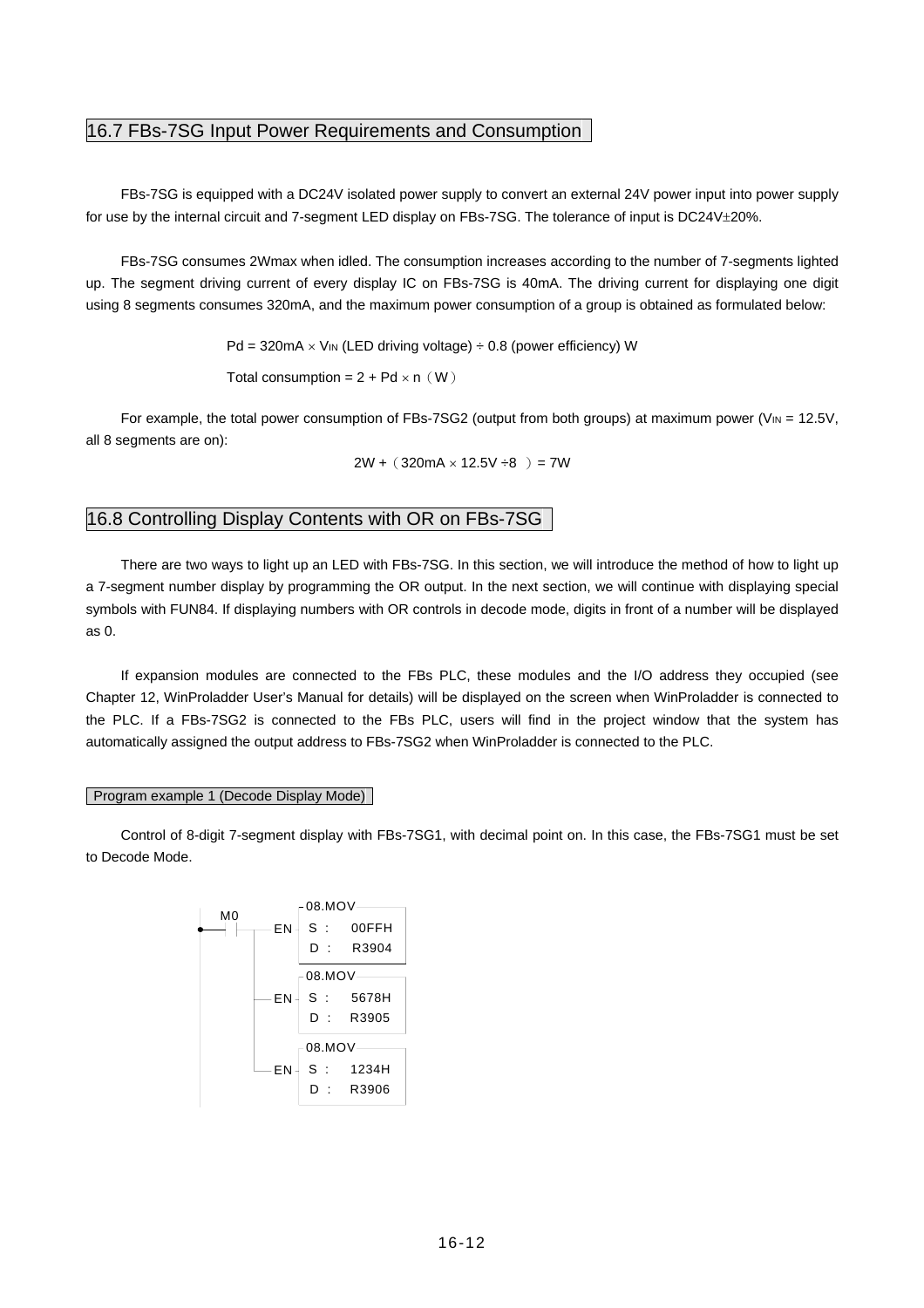Description **:**

When M0=1, move the value to be output to the OR. As described above, OR+0 (R3904 in the example) controls the display of decimal point in decode mode; OR+1 (R3905 in the example) controls the display of the lower section of the four digits and OR+2 (R3906 in the example) the upper section of the four digits. The results are:



#### Program example 2 (Non-decode Display Mode)

 Display numbers on the 8-digit 7-segment display with FBs-7SG1, with decimal point on. In this case, the FBs-7SG1 must be set to Non-decode Mode.



#### Description **:**

When M0=1, move the value to be output to the OR. As described above, OR+0 (R3904 in the example) controls the display of the first two digits, OR+1 (R3905 in the example) the third and fourth digits, OR+2 (R3906 in the example) the fifth and sixth digits, and OR+3(R3907 in the example) the last two digits. The results are:

| OR    | Contents     |
|-------|--------------|
| R3904 | EDB0H        |
| R3905 | B3F9H        |
| R3906 | <b>DFDBH</b> |
| R3907 | CFBDH        |



7-segment display contents **:** E**.**d**.**6**.**5**.**4**.**3**.**2**.**1**.**

### 16.9 FBs-7SG Output Commands FUN84: TDSP

The TDSP commands are described in the next page.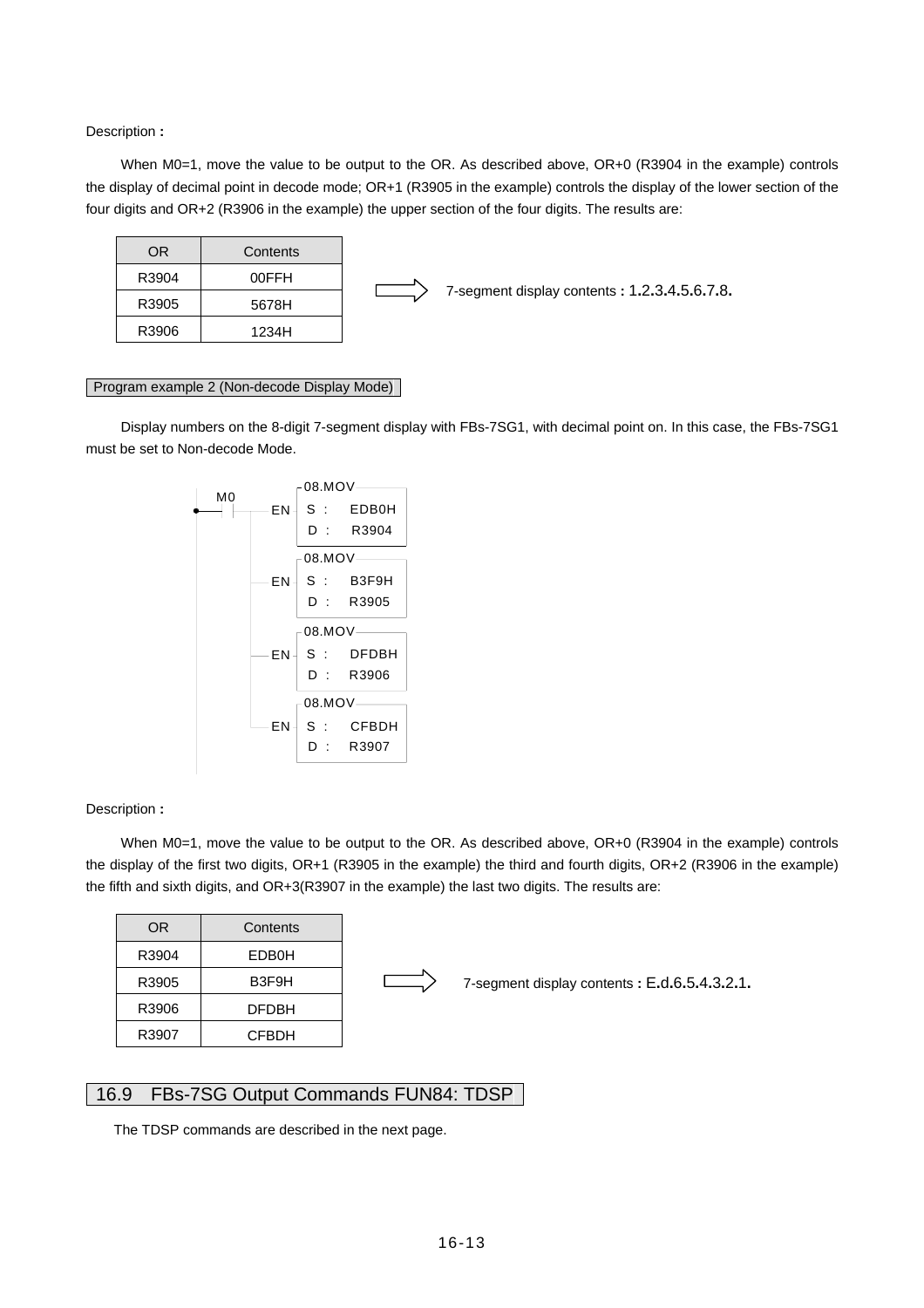## TDSP

| FUN <sub>84</sub><br><b>TDSP</b>                                                                                                                                                                                                                                                                                                                                                                                                                                                                                                                       | FUN84<br>FBs-7SG Display Module Convenient Commands<br>TDSP<br>7/16-segment display character and number display conversion                                                                   |                |                         |                |                |                         |                                  |                                 |  |  |
|--------------------------------------------------------------------------------------------------------------------------------------------------------------------------------------------------------------------------------------------------------------------------------------------------------------------------------------------------------------------------------------------------------------------------------------------------------------------------------------------------------------------------------------------------------|-----------------------------------------------------------------------------------------------------------------------------------------------------------------------------------------------|----------------|-------------------------|----------------|----------------|-------------------------|----------------------------------|---------------------------------|--|--|
| Ladder symbol<br>Md: Operation Mode, $0 \sim 3$<br>S: Starting address of being converted characters<br>84 TDSP<br>Ns: Start of source character, $0 \sim 63$<br>Md :<br>Execution control $-$ EN<br>NI: Length of character, $1 \sim 64$<br>S<br>D : Starting address to store the converted pattern<br>All OFF Input control $-$ OFF-<br>Ns :<br>Nd: Start pointer while storing<br>$N\Gamma$<br>S operand can be combined with $V \cdot Z \cdot PO \sim PQ$<br>D<br>All ON Input control - ON<br>index registers for indirect addressing<br>$N_d$ . |                                                                                                                                                                                               |                |                         |                |                |                         |                                  |                                 |  |  |
|                                                                                                                                                                                                                                                                                                                                                                                                                                                                                                                                                        |                                                                                                                                                                                               | Range          | <b>HR</b>               | <b>OR</b>      | <b>ROR</b>     | <b>DR</b>               | K                                | Index                           |  |  |
|                                                                                                                                                                                                                                                                                                                                                                                                                                                                                                                                                        |                                                                                                                                                                                               | Oper<br>-and   | R <sub>0</sub><br>R3839 | R3904<br>R3967 | R5000<br>R8071 | D <sub>0</sub><br>D3999 | Positive<br>integer<br>16/32-bit | $V \cdot Z$ .<br>$P_0 \sim P_9$ |  |  |
|                                                                                                                                                                                                                                                                                                                                                                                                                                                                                                                                                        |                                                                                                                                                                                               | Md             |                         |                |                |                         | $0 \sim 3$                       |                                 |  |  |
|                                                                                                                                                                                                                                                                                                                                                                                                                                                                                                                                                        |                                                                                                                                                                                               | S              | О                       | O              | O              | O                       |                                  | ∩                               |  |  |
|                                                                                                                                                                                                                                                                                                                                                                                                                                                                                                                                                        |                                                                                                                                                                                               | <b>Ns</b>      | ∩                       | ∩              | ∩              | ∩                       | $0 \sim 63$                      |                                 |  |  |
|                                                                                                                                                                                                                                                                                                                                                                                                                                                                                                                                                        |                                                                                                                                                                                               | N <sub>l</sub> | ◯                       | $\bigcirc$     | $\bigcirc$     | $\bigcirc$              | $1 \sim 64$                      |                                 |  |  |
|                                                                                                                                                                                                                                                                                                                                                                                                                                                                                                                                                        |                                                                                                                                                                                               | D              | ◯                       | ◯              | $\bigcirc^*$   | $\bigcirc$              |                                  |                                 |  |  |
| $0 - 63$<br>Nd<br>∩<br>∩<br>$\bigcap^*$<br>∩                                                                                                                                                                                                                                                                                                                                                                                                                                                                                                           |                                                                                                                                                                                               |                |                         |                |                |                         |                                  |                                 |  |  |
|                                                                                                                                                                                                                                                                                                                                                                                                                                                                                                                                                        | This convenient instruction is used to generate the corresponding display pattern for FBs series 7-segment or<br>16-segment display pannel under the control of FBs-7SG1 or FBs-7SG2 modules. |                |                         |                |                |                         |                                  |                                 |  |  |

When execution control "EN"=1, input "OFF"=0, and input "ON"= 0, this instruction will perform the display pattern conversion, where S is the starting address storing the being converted characters, Ns is the pointer to locate the starting character, Nl tells the length of being converted characters, and D is the starting address to store the converted result, Nd is the pointer to locate the start of storing.

There are 4 kinds of operation mode as below:

- Md=0, display pattern conversion for 16-segment display; the source character is the 8-bit ASCII Code, the converted result is the 16-bit display pattern. By the control of M1990, it determines the display direction, where M1990=0, right to left display ; M1990=1, left to right display
- Md=1, Without leading zero display conversion for 16-segment display; the source character is the 8-bit ASCII Code, the converted result is the 16-bit display pattern without leading zero.
- Md=2, Non-decoded display pattern conversion for 7-segment display; the source character is the 4-bit nibble code, the converted result is the 8-bit display pattern.
- Md=3, Without leading zero display conversion for 7-segment decoded display; the source character is the 4-bit nibble code, the converted result is the 4-bit display pattern without leading zero.

Byte 0 or Nibble 0 of S is the 1<sup>st</sup> displaying character, Byte 1 or Nibble 1 of S is the 2<sup>nd</sup> displaying character, ...

Ns operand is the pointer to tell where the displaying character starts

Nl operand is the character quantity for conversion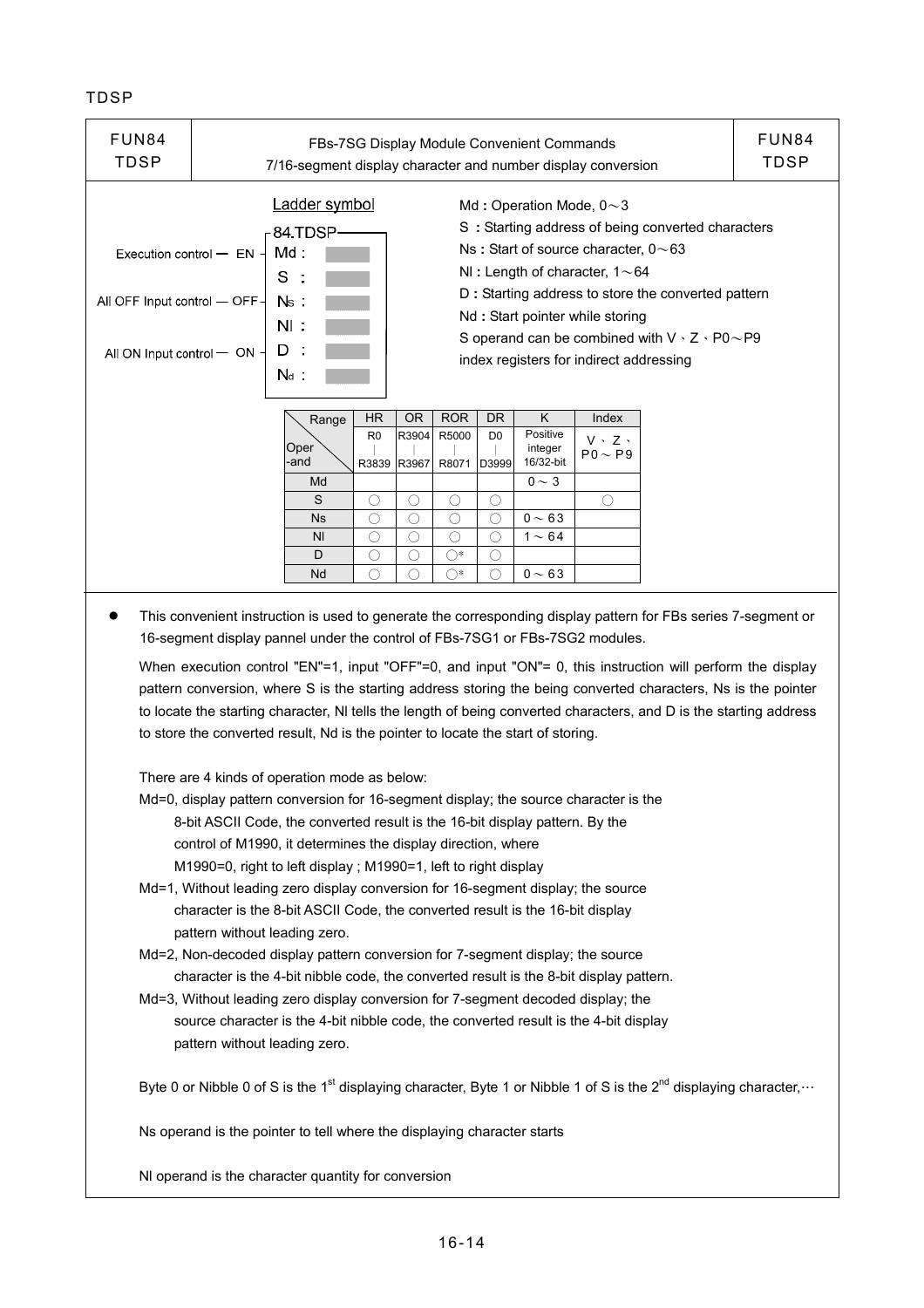| FUN84 | <b>FBs-7SG Display Module Convenient Commands</b>            | FUN84 |
|-------|--------------------------------------------------------------|-------|
| TDSP  | 7/16-segment display character and number display conversion | TDSP  |

D operand is the starting address to store the converted display pattern; while Md=0 or 1, one source character of 8-bit ASCII code needs one 16-bit location to store the result; while Md=2, one source character of 4-bit nibble code needs one 8-bit location to store it; while Md=3, one source character of 4-bit nibble code needs one 4-bit location to store it.

Nd operand is the pointer to tell where is the start to store the converted pattern.

- When inputs "OFF"=1, "ON"=0, and "EN"=0/1, the D operand will be filled with the all OFF pattern according to the operation mode, the Nd pointer, and the quantity of Nl.
- When inputs "ON"=1, "OFF"=0/1, and "EN"=0/1, the D operand will be filled with the all ON pattern according to the operation mode, the Nd pointer, and the quantity of Nl.
- Data will be converted differently based on the selected mode. The description below is based on Example 2.

In Example 2, MD=1; S=R0; Ns=0; Nl=8; D=R3904; and Nd=8. Data conversion is presented below.



#### Example1

 8-character of text display by using the FBs-7SG2 display module and 16-Segment display panels; for this application, the FBs-7SG2 module must be set to work at the non-decoded operation mode.

 The WinProladder supports the "ASCII Table" editing for easy and convenient text message display; we can create one ASCII Table with the content ' WELCOME ' for testing, and we assign R5000 is the table starting address, then R5000~R5007 will have the following contents **:**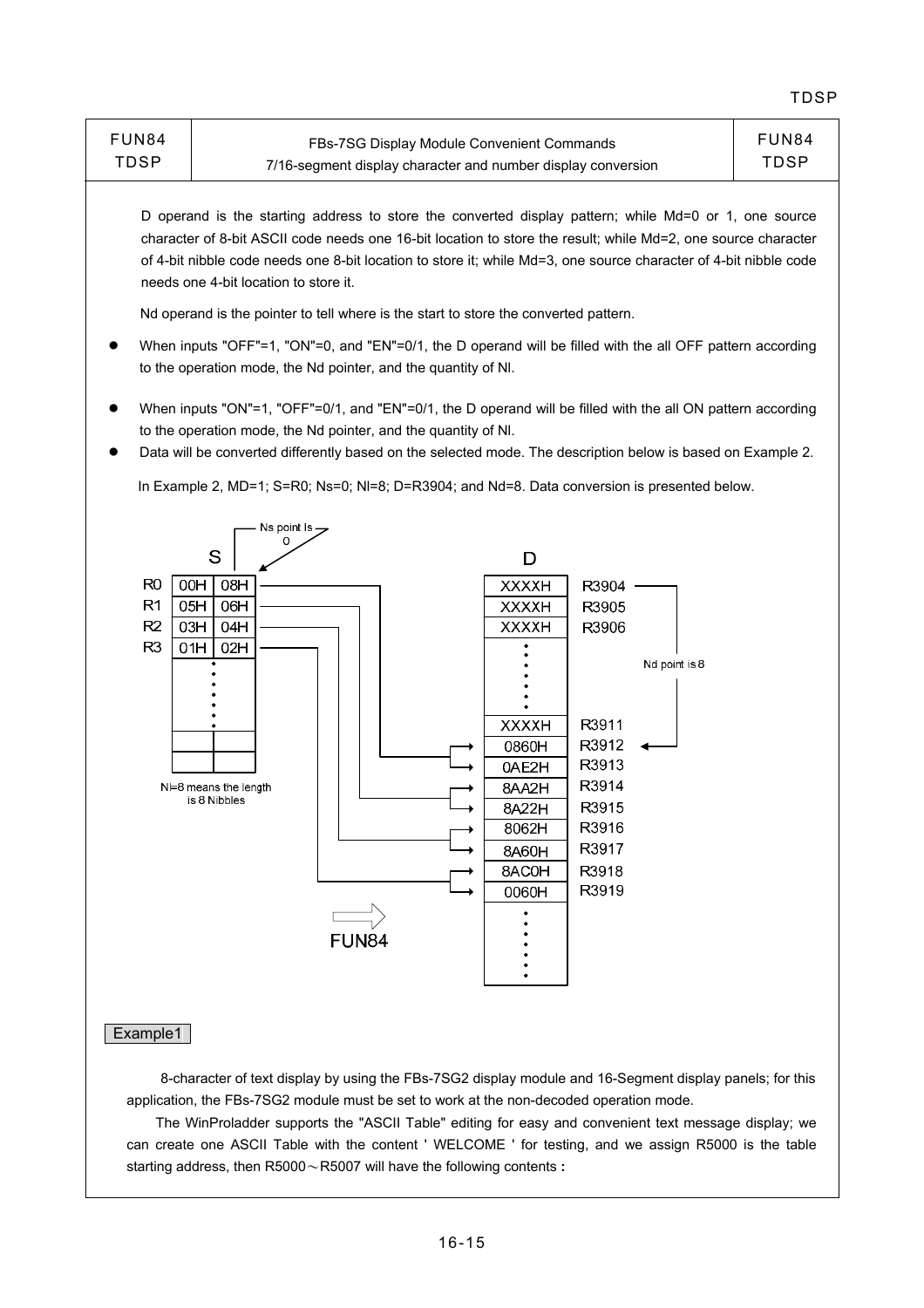## TDSP

| <b>FUN84</b>                                                                                                                                                                                                                                                                                                                                                                                                                                                                                                                                                       | FBs-7SG Display Module Convenient Commands                                                                                                                                                                                                                                                                            | <b>FUN84</b> |  |  |
|--------------------------------------------------------------------------------------------------------------------------------------------------------------------------------------------------------------------------------------------------------------------------------------------------------------------------------------------------------------------------------------------------------------------------------------------------------------------------------------------------------------------------------------------------------------------|-----------------------------------------------------------------------------------------------------------------------------------------------------------------------------------------------------------------------------------------------------------------------------------------------------------------------|--------------|--|--|
| <b>TDSP</b>                                                                                                                                                                                                                                                                                                                                                                                                                                                                                                                                                        | 7/16-segment display character and number display conversion                                                                                                                                                                                                                                                          | <b>TDSP</b>  |  |  |
|                                                                                                                                                                                                                                                                                                                                                                                                                                                                                                                                                                    | R5000=2027H (20H= ; 27H=')<br>$R5001 = 4557H (45H = E ; 57H = W)$<br>R5002=434CH (43H=C; 4CH=L)<br>$R5003=4D4FH (4DH=M : 4FH=O)$<br>$R5004=2045H (20H= ; 45H=E)$<br>R5005=2C27H (2CH=, ; 27H=')<br>R5006=4E45H (4EH=N; 45H=E)<br>$R5007=0044H (00H=$ ; 44H=D)                                                         |              |  |  |
|                                                                                                                                                                                                                                                                                                                                                                                                                                                                                                                                                                    | S500<br>M1990<br>84.TDSP-<br>M <sub>100</sub><br>MD:<br>EN-<br>0<br>$S$ :<br>R5000<br>M <sub>101</sub><br>2<br>Ns:<br>OFF-<br>NI:<br>8<br>M <sub>102</sub><br>D:<br>R3904<br>∙ ON<br>0<br>Nd:                                                                                                                         |              |  |  |
| Description: When M100=1, M101=0 and M102=0, the FUN84 will perform the display pattern conversion, where<br>the source (S) begins from the R5000, the start pointer (Ns) is pointed to byte 2, and the quantity<br>(NI) is 8, it means the contents of R5001 $\sim$ R5004 are the displaying characters; the registers<br>R3904~R3911 will store the converted pattern for text message displaying (D operand begins from<br>R3904, Nd operand is pointed to word 0, NI operand is 8 for quantity)<br>While M1990=1, the 16-segment panel will display "WELCOME"; |                                                                                                                                                                                                                                                                                                                       |              |  |  |
|                                                                                                                                                                                                                                                                                                                                                                                                                                                                                                                                                                    | While M1990=0, the 16-segment panel will display " EMOCLEW".<br>When M101=1, M102=0, the registers R3904 $\sim$ R3911 will be filled with the all OFF pattern for<br>displaying.                                                                                                                                      |              |  |  |
| Example2                                                                                                                                                                                                                                                                                                                                                                                                                                                                                                                                                           | When M102=1, the registers R3904 $\sim$ R3911 will be filled with the all ON pattern for displaying.<br>8-character of display without the leading zero through the second FBs-7SG2 display module and<br>16-Segment display panels; for this application, the FBs-7SG2 module must be set to work at the non-decoded |              |  |  |

operation mode.

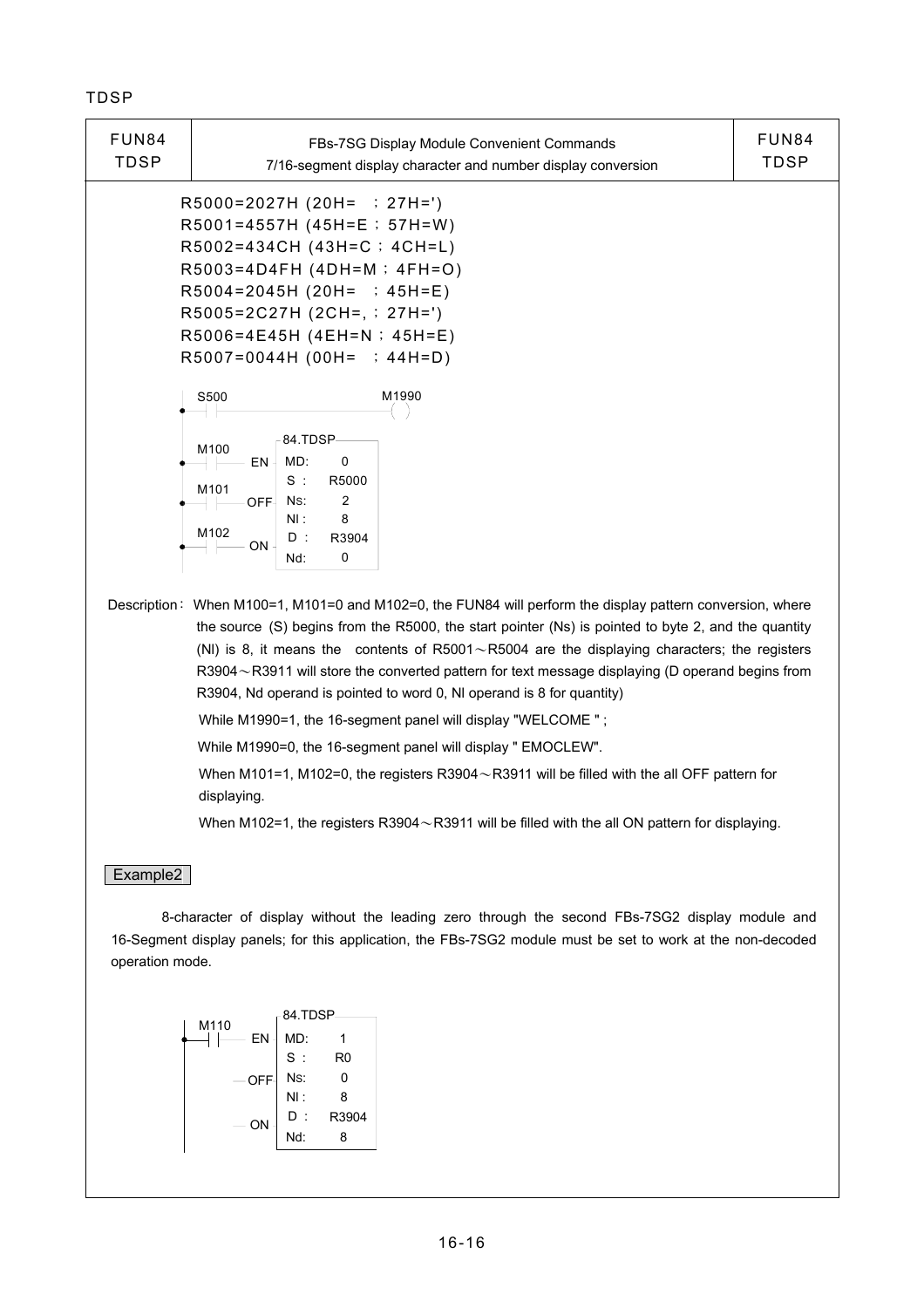| <b>FUN84</b><br><b>TDSP</b>                                                                                                                                                                                                                                                                                                                                                                                                                                   | FBs-7SG Display Module Convenient Commands<br>7/16-segment display character and number display conversion | <b>FUN84</b><br><b>TDSP</b> |  |  |
|---------------------------------------------------------------------------------------------------------------------------------------------------------------------------------------------------------------------------------------------------------------------------------------------------------------------------------------------------------------------------------------------------------------------------------------------------------------|------------------------------------------------------------------------------------------------------------|-----------------------------|--|--|
| Description                                                                                                                                                                                                                                                                                                                                                                                                                                                   |                                                                                                            |                             |  |  |
| When M110=1, the FUN84 will perform the display pattern conversion, where the source (S) begins from<br>the R0, the start pointer (Ns) is pointed to byte 0, and the quantity (NI) is 8, it means the contents of R0 $\sim$<br>R3 are the displaying characters; the registers $R3912 \sim R3919$ will store the converted pattern for<br>message displaying (D operand begins from R3904, Nd operand is pointed to word 8, NI operand is 8 for<br>quantity). |                                                                                                            |                             |  |  |
| (1)                                                                                                                                                                                                                                                                                                                                                                                                                                                           | R0=0008H<br>R1=0506H<br>R2=0304H<br>R3=0102H<br>Display on the 16-segment display: "12345608"              |                             |  |  |
| (2)                                                                                                                                                                                                                                                                                                                                                                                                                                                           | R0=0708H<br>R1=0506H<br>R2=0000H<br>R3=0000H<br>5678"<br>Display on the 16-segment display : "             |                             |  |  |
| (3)                                                                                                                                                                                                                                                                                                                                                                                                                                                           | R0=3738H<br>R1=3536H<br>R2=3334H<br>R3=3132H<br>Display on the 16-segment display: "12345678"              |                             |  |  |
| (4)                                                                                                                                                                                                                                                                                                                                                                                                                                                           | R0=3038H<br>R1=3536H<br>R2=3334H<br>R3=3030H<br>Display on the 16-segment display : " $345608$ "           |                             |  |  |
| ※ The I/O address of FBs-7SG2 in Example 2 must be at R3912~R3919 to ensure the correct display of the<br>message/number (length=8); i.e. other digital or analog output modules may be connected in front of FBs-7SG2.                                                                                                                                                                                                                                       |                                                                                                            |                             |  |  |

## Example3

 4-digit of numeric display and 32-point of external independent LED's display through the control of FBs-7SG1 display module and 4-digit of 7-segment display panel; also, it needs the extra circuit to control the 32-point of independent LED's display. For this application, the FBs-7SG1 module must be set to work at the non-decoded operation mode.